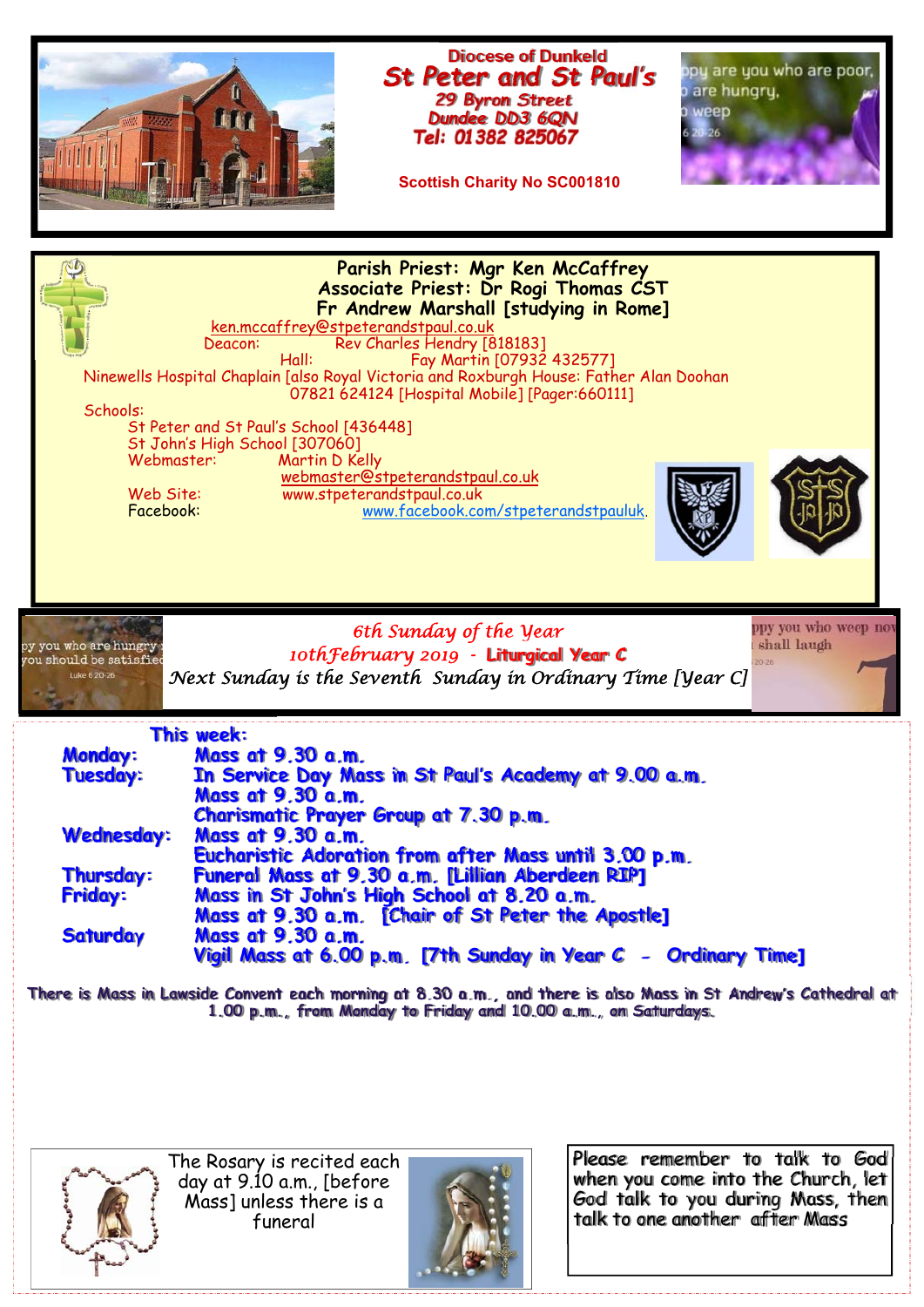## *Of your charity, please pray for:*

**Our recently deceased: Joseph McKeown, Denis Toshney, Peter Gowans, Andy Ferrie, Irene Wilkie, Cathy West, Jack Ferrie, & Lillian Aberdeen [Funeral on Thursday at 9.30 a.m.]** 

**and for all whose anniversaries occur at this time: Patrick Wynn, Heidi Devlin, Caroline Rice, Ruby Low, Vena Smith, Sheila Murphy, Susan Conway, George Haskett, John Moncur & John Smith or those sick in hospital: Aaron Smith, Orryn Glancy, Mark Winter & Teresa Macgregor and all those who are sick or housebound in our parish and receive the Eucharist each Sunday**.**.** 

**We had some difficulty reading some of the names on our list this wee. Please print the names clearly.** 

**If someone is sick at home, please let Fr Ken or Deacon Charles know.** 

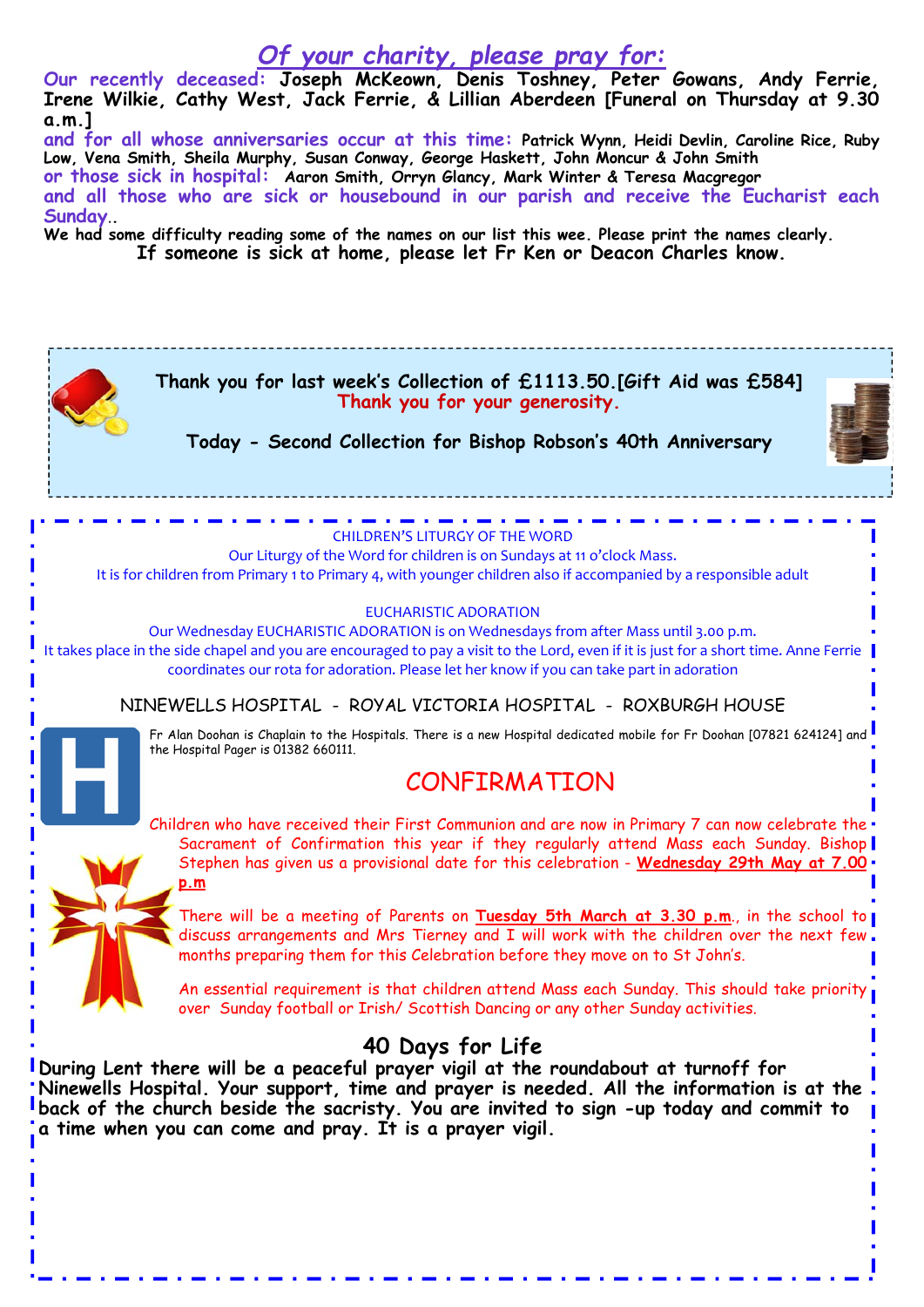## The Beatitudes today

(1) In the Beatitudes Jesus is not expressing a pious wish for something entirely unreal and outside of history. As they are presented in St Luke's version, they are, to say the least, controversial. They are a challenge thrown down to us, because so much of what we see contradicts these statements. People who are poor and hungry, people who are weeping are not happy. What Jesus says is that if they really understand the situation they are in before God, they will be glad. Wealth and a full stomach are not a recipe for misery. But Jesus warns those who are comfortable that if they really understood their situation they would not be so happy. The things that are most important are not being poor or rich, being hungry or well-fed. This is a truth that most people accept in a notional way, or as a pious wish. Jesus invites us to begin to base or behaviour on it.



(2) People often feel morally guilty about their use of bad language. They may feel obliged to confess that they have been "cursing." Yet in today's first reading we hear: "a curse on the man who..." This "curse "is really intended as a warning. It is not intended as a prayer that really wishes ill to anyone in particular. What is forbidden most of all by the command not to "curse" is wishing or still worse praying for ill against a particular person - and so committing such an ill against them in your heart. The "woes" here are not curses, but an expression full of the regret, pity and sorrow that Jesus showed when he wept over Jerusalem. Bad language sometimes conveys an element of real wishing for another's ill. More often it may offend against the spirit of the Beatitudes by dishonouring or humanity, by taking from the dignity and respect that is due to other people, and indeed to ourselves.

(3) St Luke has taken some pains to emphasise that Jesus' words are addressed to the poor, the hungry, the suffering now. There are plenty of people in the world who are poor, hungry, and suffering now. Perhaps we are among them? If so the Beatitudes are addressed especially to us. It may still take a mighty movement of faith for us to see that the kingdom of God really does transform our situation. If there is little faith in our lives before suffering touches us, we will find faith hard to summon up when the day comes.

(4) If we cannot honestly count ourselves among the poor, the hungry, and the suffering, we can do more than just take to heart the warnings that follow. We can remember that the beatitudes here are especially addressed to the poor and hungry. We can take up the invitation to do something about the situation of the poor and hungry. We can recall that we, the comfortable people with resources at our command that are denied to others, are called to be the instruments of the kingdom of God, a kingdom that is one of justice, love and peace. For justice, love and peace, there is a price to pay.